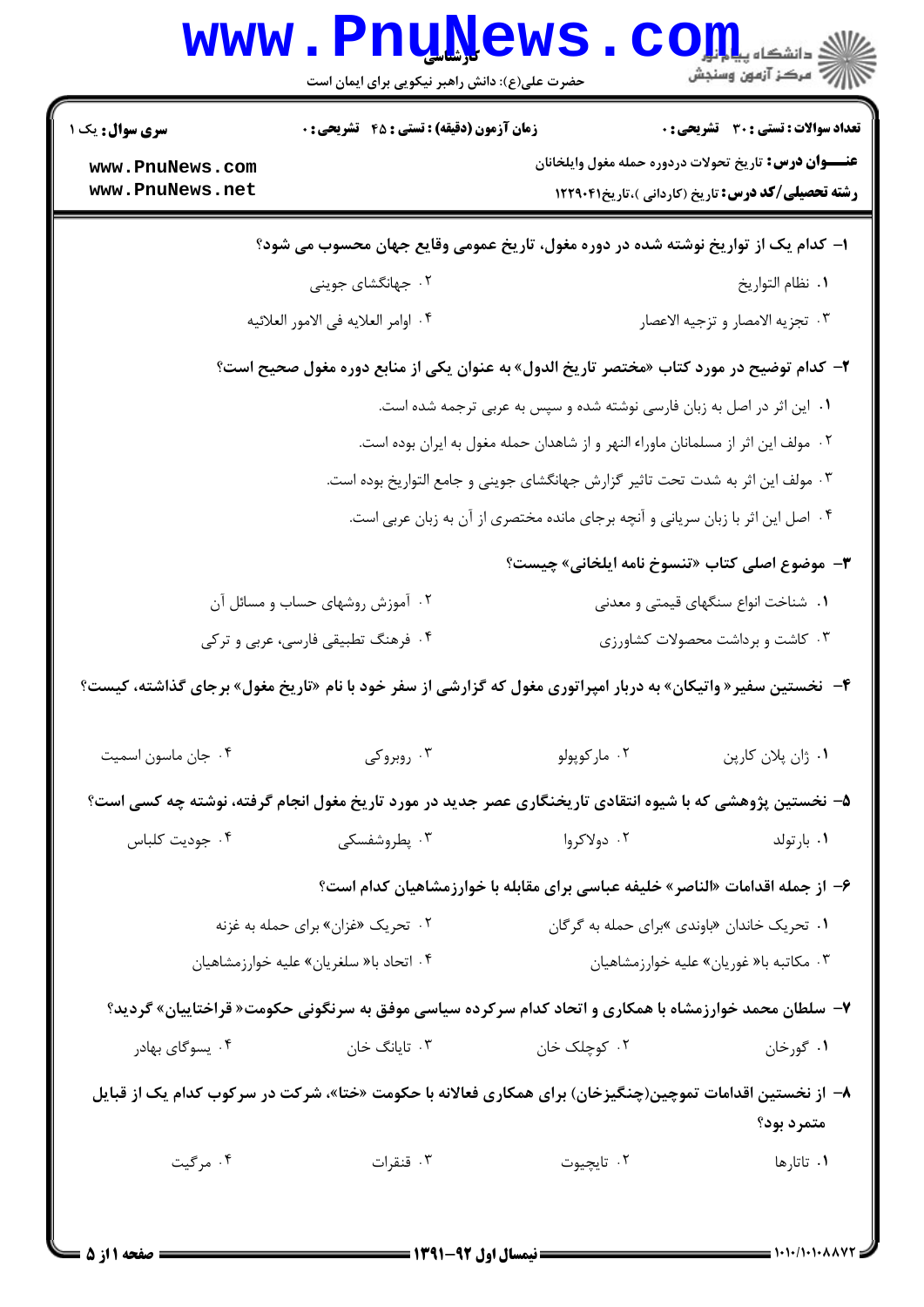# Www.PnuNews.com

| <b>سری سوال : ۱ یک</b>             | <b>زمان آزمون (دقیقه) : تستی : 45 قشریحی : 0</b>                                                               |               | <b>تعداد سوالات : تستی : 30 ٪ تشریحی : 0</b>                       |
|------------------------------------|----------------------------------------------------------------------------------------------------------------|---------------|--------------------------------------------------------------------|
| www.PnuNews.com<br>www.PnuNews.net |                                                                                                                |               | <b>عنـــوان درس:</b> تاريخ تحولات دردوره حمله مغول وايلخانان       |
|                                    |                                                                                                                |               | <b>رشته تحصیلی/کد درس:</b> تاریخ (کاردانی )،تاریخ۱۲۲۹۰۴۱           |
|                                    | ۹- نخستین برخورد نظامی میان لشکر خوارزمشاهیان با مغول ها در چه زمانی روی داد؟                                  |               |                                                                    |
|                                    | <b>۱.</b> هنگامی که لشکر مغول به فرماندهی جبه در پی کوچلک خان به دشت قرقیز آمده بودند.                         |               |                                                                    |
|                                    | ۰۲ هنگامی که لشکر مغول به فرماندهی جوچی در پی قبایل مرکیت به دشت قرقیز آمده بودند.                             |               |                                                                    |
|                                    | ۰۳ با کشته شدن بازرگانان مغول و لشکرکشی چنگیزخان به ماوراء النهر برای گرفتن انتقام از حاکم اترار               |               |                                                                    |
|                                    | ۰۴ هنگامی که لشکری از خوارزمشاهیان برای حمله به سرزمین ختا به نواحی ایغورستان آمده بودند.                      |               |                                                                    |
|                                    |                                                                                                                |               | ∙ا− آخرین نبرد «چنگیزخان» در ایران در مقابل خوارزمشاهیان کدام است؟ |
|                                    | ۰۲ نبرد با محمد خوارزمشاه در آبسکون                                                                            |               | ۰۱ نبرد با حاکم نیشابور                                            |
|                                    | ۰۴ نبرد با جلال الدین در کرانه سند                                                                             |               | ۰۳ نبرد با جلال الدين در پروان                                     |
|                                    | 11– «تیمور ملک» فرمانده مشهور سلطان محمد خوارزمشاه در کدام شهر در مقابل مغول ها، قهرمانانه به مقاومت پرداخت؟   |               |                                                                    |
| ۰۴ خجند                            | ۰۳ بخارا                                                                                                       | ۰۲ سمرقند     | ۰۱ ترمذ                                                            |
|                                    | ۱۲-  مطابق سنت مغولی کدام یک از فرزندان «چنگیزخان» باید به عنوان میراث دار و جانشین او انتخاب می شد؟           |               |                                                                    |
| ۰۴ تولوی                           | ۰۳ جوچی                                                                                                        | ۰۲ جغتای      | ۰۱ اوکتای                                                          |
|                                    |                                                                                                                |               | ۱۳- کدام گزینه در مورد «چینتمور» حاکم مغول در ایران صحیح است؟      |
|                                    | ۰۱ وی پیش از اینکه به خدمت مغول ها در آید، نزد سلطان محمد خوارزمشاه عنوان وزارت داشت.                          |               |                                                                    |
|                                    | ۰۲ وی نخست حاکم اترار بود که با تسلیم در برابر مغول ها به نمایندگی از آنها به حکومت آن شهر منصوب شد.           |               |                                                                    |
|                                    | ۰۳ با تصرف خوارزم توسط مغول ها وی از سوی جوچی به عنوان شحنه  در این شهر منصوب گردید.                           |               |                                                                    |
|                                    | ۰۴ وی آخرین حکمران محلی در سیستان محسوب می شد که با حمله مغول ها به عنوان فرمانده نظامی به خدمت مغول ها درآمد. |               |                                                                    |
|                                    |                                                                                                                |               | ۰۱۴ مقارن حمله مغول به ایران کدام حکومت در «کرمان» استقرار داشت؟   |
| ۰۴ اتابکان هزار اسپ                | ۰۳ بنی لولو                                                                                                    | ۰۲ قراختاییان | ۰۱ سلغريان                                                         |
|                                    | ۱۵– همزمان با پیشروی هلاکو در ایران، اسماعیلیان کدام منطقه نسبت به حکومت مغول سیاست تسلیم را پیش گرفته و       |               | اظهار اطاعت كردند؟                                                 |
| ۰۴ مازندران                        | $\cdot$ ۳ سیستان                                                                                               | ۰۲ گردکوی     | ۰۱ قهستان                                                          |
|                                    |                                                                                                                |               |                                                                    |
|                                    |                                                                                                                |               |                                                                    |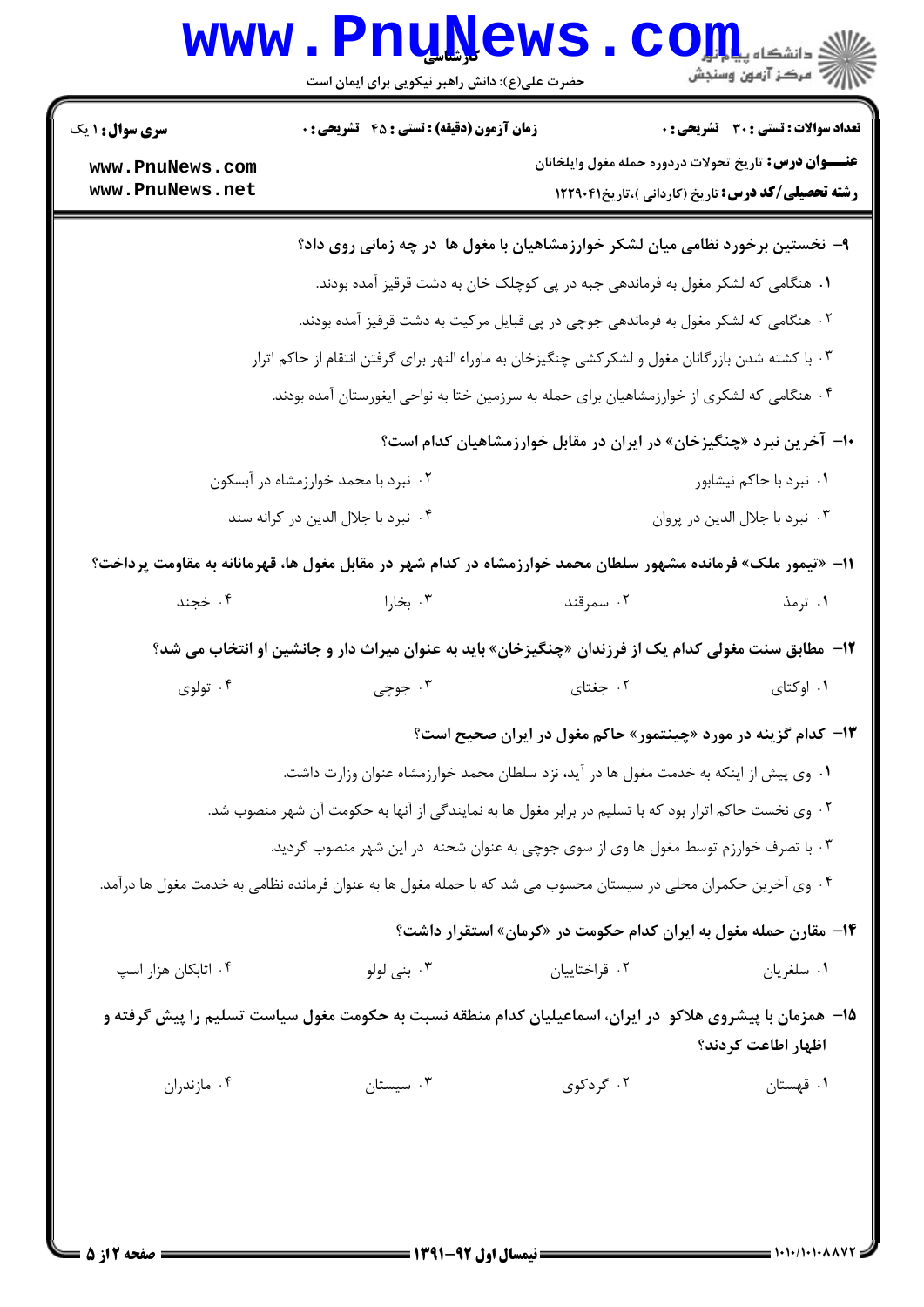|                                                                                                                   | www.PnuNews<br>حضرت علی(ع): دانش راهبر نیکویی برای ایمان است |                   | ی دانشگاه پیام <mark>بر</mark><br>از مرکز آزمون وسنجش                                                                                                                                |
|-------------------------------------------------------------------------------------------------------------------|--------------------------------------------------------------|-------------------|--------------------------------------------------------------------------------------------------------------------------------------------------------------------------------------|
| <b>سری سوال : ۱ یک</b><br>www.PnuNews.com<br>www.PnuNews.net                                                      | <b>زمان آزمون (دقیقه) : تستی : 45 گشریحی : 0</b>             |                   | <b>تعداد سوالات : تستی : 30 ٪ تشریحی : 0</b><br><b>عنـــوان درس:</b> تاریخ تحولات دردوره حمله مغول وایلخانان<br><b>رشته تحصیلی/کد درس:</b> تاریخ (کاردانی )،تاریخ۲۲۹۰۴۱ <b>۱۲</b> ۲۹ |
|                                                                                                                   |                                                              |                   | ۱۶– کدام یک از موارد زیر درباره فراهم آمدن زمینه  شکست لشکر مغول در نبرد «عین الجالوت» صحیح است؟                                                                                     |
|                                                                                                                   |                                                              |                   | ۰۱ ضعف مدیریت هلاکو در فرماندهی و هدایت لشکر در عرصه نبرد                                                                                                                            |
|                                                                                                                   |                                                              |                   | ۰۲ عدم همراهی نیروهایی که به فرماندهی اتابکان هزار اسپ قرار داشت.                                                                                                                    |
|                                                                                                                   |                                                              |                   | ۰۳ بی تفاوتی مسیحیان صلیبی برای حمایت از لشکر مغول در برابر مملوکان                                                                                                                  |
|                                                                                                                   |                                                              |                   | ۰۴ بازگشت نیروهای الوس برکای از صحنه نبرد و کاهش نیروهای مغول در صحنه نبرد                                                                                                           |
|                                                                                                                   |                                                              |                   | ۱۷- از دلایل مخالفت شاهزاده «ارغون» با حکومت« تکودارخان» چه بوده است؟                                                                                                                |
|                                                                                                                   |                                                              |                   | ٠١. حمايت تكودار خان از شمس الدين جويني                                                                                                                                              |
|                                                                                                                   |                                                              |                   | ۰۲ سیاست تکودار نسبت به حکومت های مسی <i>ح</i> ی                                                                                                                                     |
|                                                                                                                   |                                                              |                   | ۰۳ بی توجهی تکودار خان به فرامینی که از مغولستان صادر شده بود.                                                                                                                       |
|                                                                                                                   |                                                              |                   | ۰۴ کشته شدن شاهزاده منکگه تیمور در جریان به قدرت رسیدن تکودارخان                                                                                                                     |
|                                                                                                                   |                                                              |                   | ۱۸– کدام موضوع موجب بر هم خوردن روابط میان« امیر بوقا ً و ارغون خان» گردید؟                                                                                                          |
|                                                                                                                   |                                                              |                   | ۰۱ ناکامی امیر بوقا برای تلاش در اتحاد با قدرت های مسیحی                                                                                                                             |
|                                                                                                                   |                                                              |                   | ۰۲ مشکل ایلخانان در مرزهای شمال غرب با اردوی زرین                                                                                                                                    |
|                                                                                                                   |                                                              |                   | ۰۳ محاکمه و کشتن شمس الدین جوینی                                                                                                                                                     |
|                                                                                                                   |                                                              |                   | ۰۴ واگذاری اینجوی فارس به امیر طغاچار                                                                                                                                                |
|                                                                                                                   |                                                              |                   | ۱۹- نقش کدامیک از بزرگان مغول در پیوستن به «غازان خان» و  تضعیف حکومت «بایدو خان» پر اهمیت است؟                                                                                      |
| ۰۴ هولاجو                                                                                                         | ۰۳ تولا بوقا                                                 | ۰۲ بولاد چينگسانگ | ٠١ امير چوپان                                                                                                                                                                        |
| -۲- به دنبال کدام رویداد بود که غازان خان دست «خواجه سعدالدین ساوجی» را در حل و عقد امور باز گذاشته و نیروی نظامی |                                                              |                   | در اختیار وی گذاشت؟                                                                                                                                                                  |
|                                                                                                                   | ۰۲ پس از تلاش های وی در نبرد علیه مملوکان                    |                   | ۰۱ پیروزی های وی در نبرد با الوس جوچی                                                                                                                                                |
|                                                                                                                   | ۰۴ موفقیت خواجه در انجام ماموریتی به مغولستان                |                   | ۰۳ در کشف و سرکوب توطئه شاهزاده آلافرنگ                                                                                                                                              |
|                                                                                                                   |                                                              |                   | <b>۲۱</b> - کدام یک از امرای مقرب «اولجایتو» در گروش وی به تشیع دوازده امامی(ع) نقش برجسته ای داشت؟                                                                                  |
| ۰۴ امیر سونج                                                                                                      | ۰۳ سولاميش                                                   | ۰۲ امیر ارغوداق   | ۰۱ امیر ترمناس                                                                                                                                                                       |
|                                                                                                                   |                                                              |                   |                                                                                                                                                                                      |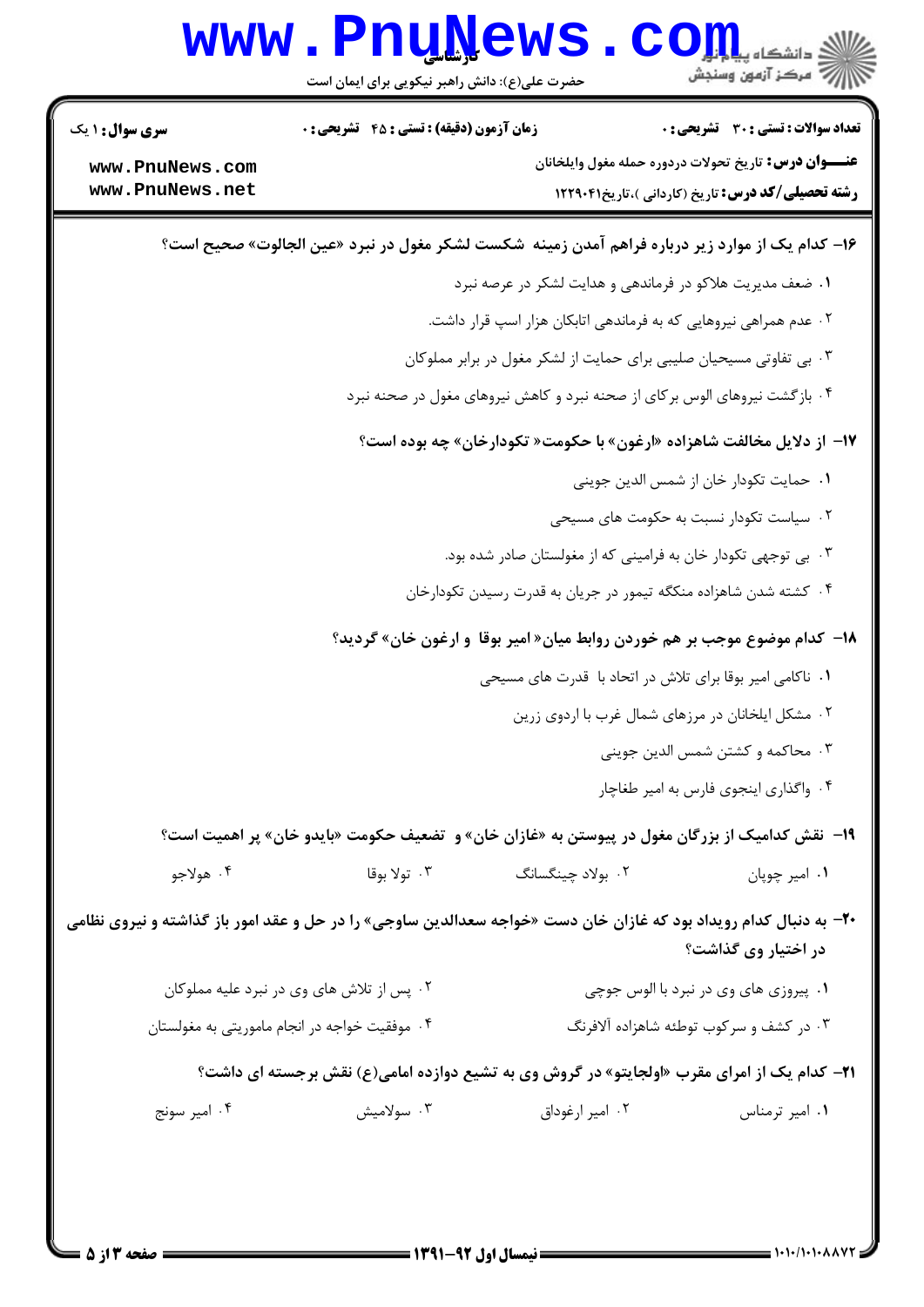| <b>سری سوال :</b> ۱ یک | <b>زمان آزمون (دقیقه) : تستی : 45 گشریحی : 0</b>                                                          |                                                                     | <b>تعداد سوالات : تستی : 30 ٪ تشریحی : 0</b> |
|------------------------|-----------------------------------------------------------------------------------------------------------|---------------------------------------------------------------------|----------------------------------------------|
| www.PnuNews.com        |                                                                                                           | <b>عنـــوان درس:</b> تاریخ تحولات دردوره حمله مغول وایلخانان        |                                              |
| www.PnuNews.net        |                                                                                                           | <b>رشته تحصیلی/کد درس:</b> تاریخ (کاردانی )،تاریخ۲۲۹۰۴۱ <b>۱۲</b>   |                                              |
|                        | <b>۲۲</b> - کدام گزینه در مورد «انوشیروان» که پس از مرگ« ابوسعید» به قدرت رسید، صحیح است؟                 |                                                                     |                                              |
|                        |                                                                                                           | ٠١. وى آخرين ايلخان دست نشانده پس از ابوسعيد در ايران بود.          |                                              |
|                        |                                                                                                           | ۰۲ وی با حمایت های شیخ حسن چوپانی به قدرت رسید.                     |                                              |
|                        |                                                                                                           | ۰۳ سرنگونی وی به دست شیخ اویس جلایری صورت گرفت.                     |                                              |
|                        |                                                                                                           | ۰۴ حکومت وی تحت سلطه« ملک اشرف چوپانی» قرار داشت.                   |                                              |
|                        | <b>۲۳</b> – اصطلاح «کوکو دبتر» به چه موضوعی در تشکیلات چنگیزخان اشاره دارد؟                               |                                                                     |                                              |
|                        |                                                                                                           | ۰۱ دفتری که وقایع مهم و جنگ های چنگیزخان در آن ثبت می شد.           |                                              |
|                        |                                                                                                           | ۰۲ دفتری بود که فرامین و دستورات چنگیزخان در آن ثبت می شد.          |                                              |
|                        |                                                                                                           | ۰۳ دفتری بود که صورت مالیات مناطق مختلف در آن ثبت می شد.            |                                              |
|                        |                                                                                                           | ۰۴ دفتری بود که کلمات قصار چنگیزخان و خان های مغول در آن ثبت می شد. |                                              |
|                        |                                                                                                           | <b>3۴</b> - مالیات «تجار و پیشه وران» در عهد مغول چه نامیده می شد؟  |                                              |
| ۰۴ شلتاق               | ۰۳ تمغا                                                                                                   | ۰۲ قوبچور                                                           | ۰۱ باج                                       |
|                        |                                                                                                           | ۲۵− در تشکیلات نظامی مغول ها «بلارغوچی»به چه مقامی اطلاق می شد؟     |                                              |
|                        | ۰۲ مامور تجسس گمشده ها                                                                                    | ۰۱ متصدی تعیین محل استقرار اردوی خان در نبردها                      |                                              |
|                        | ۰۴ مامور تعيين اقطاعات                                                                                    |                                                                     | ۰۳ مامور صف آرایی لشکر                       |
|                        | <b>۲۶</b> - غازان خان در« پرلیغ های» خود پیشه وران اسلحه ساز را با چه عنوانی معرفی می کند؟                |                                                                     |                                              |
| ۰۴ قلان                | ۰۳ کوران                                                                                                  | ۰۲ اوزان                                                            | ۰۱ ارتاق                                     |
|                        |                                                                                                           | ۲۷– کدام گزینه در مورد وضعیت ادیان در عهد مغول صحیح است؟            |                                              |
|                        | ۱. به جز فرقه اسماعیلیه، همه فرقه های مذهبی مسلمان قلمرو ایلخانی از آزادی نسبی برخوردار بودند.            |                                                                     |                                              |
|                        | ٢ . رشيدالدين فضل الله پايه گذار حمايت از تشيع دوازده امامي(ع) در عهد مغول محسوب مي شود.                  |                                                                     |                                              |
|                        | ۰۳ بوداییان و بخشیان از دوره فرمانروایی گیخاتو به بعد در ایران نفوذ یافته و به تبلیغ عقاید خود پرداختند.  |                                                                     |                                              |
|                        | ۰۴ در مقایسه با ادیان و فرقه های فعال در امپراتوری مغول، نفوذ مسیحیت از همه فرقه های و ادیان ضعیف تر بود. |                                                                     |                                              |